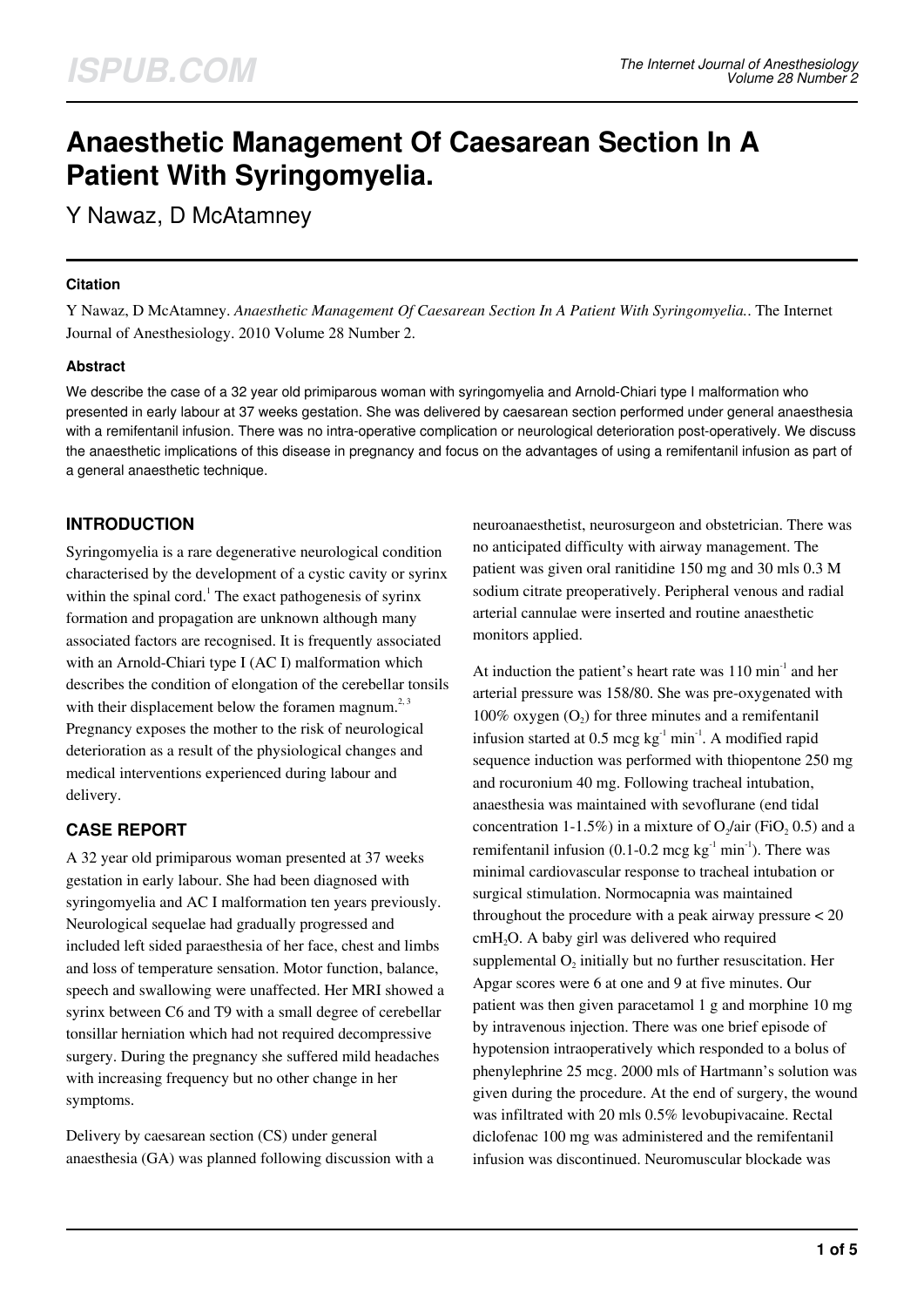reversed with neostigmine 2.5 mg /glycopyrollate 500 mcg and the tracheal tube was removed once full muscle power had returned.

The patient's post operative recovery was uneventful. Analgesia was maintained with a patient controlled analgesia system delivering a standard regime of morphine 1 mg boluses. She demonstrated no change in neurological status and had no further headache. She was discharged home five days after her operation.

## **DISCUSSION**

Syringomyelia is a rare progressive degenerative disease of the nervous system, with a prevalence of 8.4 per 100,000. It is characterised by the presence of a cystic cavity or 'syrinx' within the spinal cord. $4$  The term was coined in 1827 by Ollivier d'Angers from two Greek roots meaning 'to become hollow' and 'marrow'.<sup>5</sup> Syringomyelia causes a progressive myelopathy and is divided into communicating and noncommunicating types. Communicating syringomyelia is associated with congenital AC I malformation.<sup>6</sup> It is thought that the malpositioned cerebellar tonsils partially occlude the subarachnoid space at the foramen magnum and act as a piston on the spinal subarachnoid space. This creates increased cervical subarachnoid pressure leading to syrinx development and progression. Symptoms worsen when CSF pressure fluctuates, for example during coughing/straining.<sup>7</sup> Non-communicating syringomyelia occurs when a syrinx develops in a damaged section of spinal cord, for example following trauma or meningitis.<sup>8</sup>

The most common initial complaint is pain at the site of the syrinx radiating to the neck and upper extremities. Sensory loss is classically described as distal reduction in pain and temperature sensation with preservation of proprioception and light touch.<sup>9</sup> Reduced motor power and muscle wasting are common features caused by destruction of lower motor neurones. Weakness in the paraspinal muscles may lead to thoracic scoliosis and respiratory impairment. Other sequelae depend on the level of the syrinx and include spasticity, hyperhydrosis (above level of injury), loss of sphincter control, sexual dysfunction, Horner's syndrome and autonomic dysfunction. Extension upward into the medulla (syringobulbia) leads to cranial nerve deficits characterised by paralysis of the palate, tongue and vocal cords and loss of facial sensation. Joint deformity or swelling (charcot joint) may also be present. Signs may be unilateral due to one-sided pathology.<sup>10</sup>

Data concerning the preferred mode of delivery in patients

with syringomyelia is scanty but strict avoidance of straining during the second stage of labour is recommended to avoid an increase in intracranial pressure.<sup>4</sup> To date there has been only one documented successful instrumental vaginal delivery using epidural analgesia in this patient group however the authors admit that the safety and efficacy of this delivery mode is unconfirmed. $3$  In our patient we chose to perform a CS following interdisciplinary discussion.

The optimal anaesthetic management of such cases has not yet been established. At present there is a limited body of evidence in the form of case reports of CS in patients with syringomyelia demonstrating successful use of both epidural  $2, 3, 11, 12$  and general  $1, 4, 13-15$  anaesthetic techniques. With epidural anaesthesia respiratory function is less compromised and the potential hazards of securing the airway are avoided. However during epidural insertion there is a risk of dural puncture and altered CSF pressure gradients.<sup>16</sup> Nel and colleagues favoured this technique as they felt it was the best method to avoid aggravating the disturbed cranio-spinal pressure relationship. However, they admitted the possibility of cardiovascular instability and distension of the epidural space causing subarachnoid compression and a potentially damaging pressure wave in the syrinx. $2$  General anaesthesia has been shown to be a safe and effective technique to facilitate CS in this patient group with excellent maternal and neonatal outcomes. The potential hazards of neuraxial instrumentation and consequent neurological deterioration are avoided. However care must be taken to avoid a rise in intracranial pressure caused by coughing or vomiting at induction or emergence.<sup>15</sup>

Anaesthetic assessment for CS in these patients must include a full history and examination of the patient's airway, respiratory, cardiovascular and neurological systems. The back should be inspected to assess ease of performing central neuraxial block and identify thoracic scoliosis. Physiological changes in pregnancy may exacerbate respiratory impairment and in the presence of pre-existing respiratory compromise, pulmonary function tests must be carried out. Evidence of autonomic dysfunction should be sought. $1, 2$ 

The chosen anaesthetic technique must firstly aim to avoid elevating intracranial pressure or changing cranio-spinal pressure gradients.<sup>2</sup> Cardiovascular stability should be maintained and hypotension should be promptly treated with fluids and directly acting vasopressors. In autonomic dysfunction the vasodilatory effects of regional anaesthesia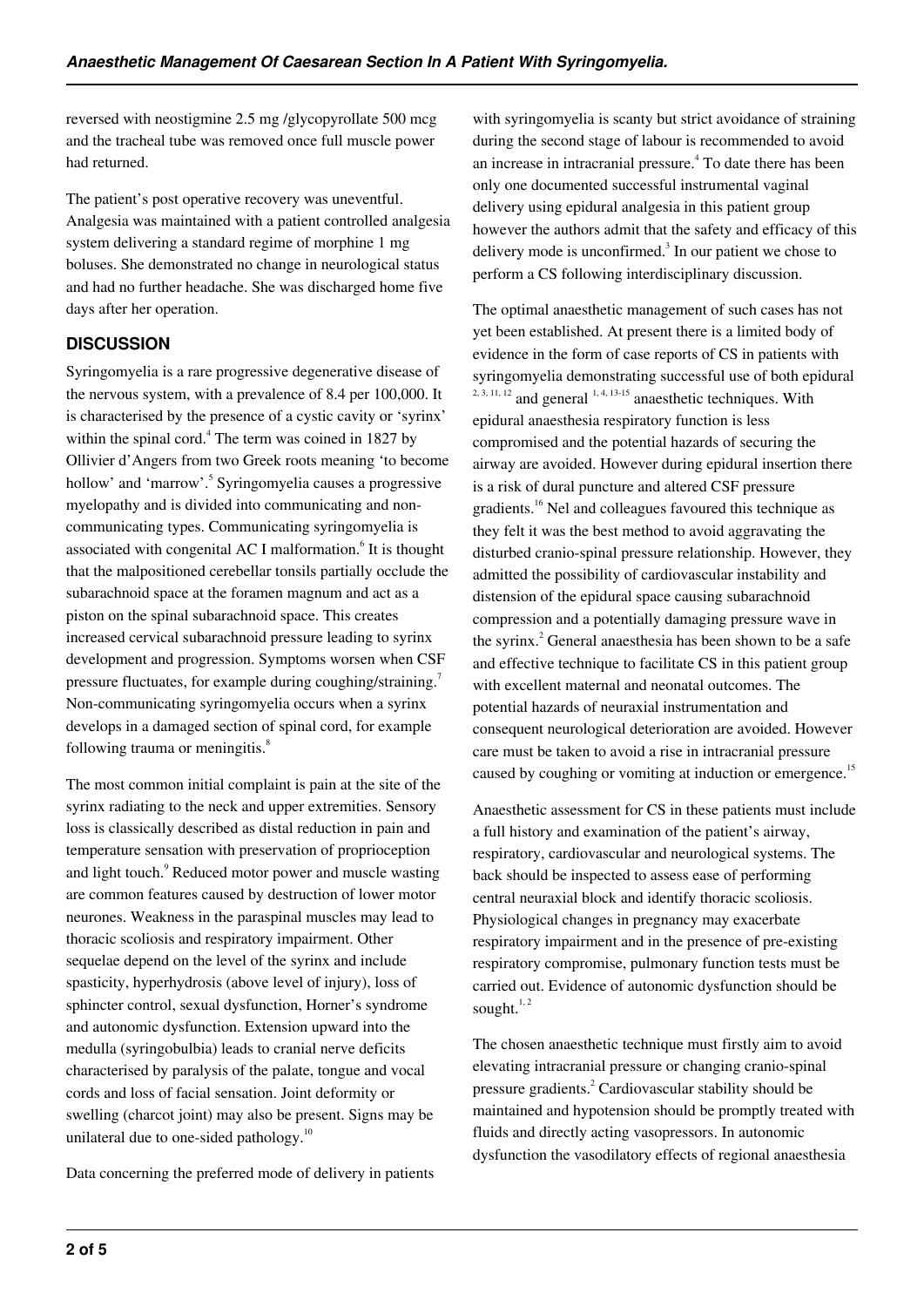are poorly tolerated and likewise the vasodilatation and cardiac depression of most general anaesthetic agents may be deleterious.<sup>17</sup> Body temperature should be closely monitored especially if autonomic dysfunction is suspected.<sup>10</sup> Patients who demonstrate evidence of syringobulbia with cranial nerve involvement are at a heightened risk of aspiration of gastric contents and consideration should be given to avoiding a GA in these cases.<sup>17</sup> Drugs that cause post-operative respiratory depression should be avoided.

No case report has described the use of a remifentanil infusion as part of a balanced general anaesthetic technique. Remifentanil is an ultra short acting opioid receptor agonist with an analgesic potency similar to fentanyl. It has a rapid offset of action thanks to its degradation by plasma and tissue esterases and virtually inactive metabolites with no accumulation. It has been shown to provide more stable maternal heart rate and arterial pressure during elective caesarean section under GA.<sup>18</sup> We found that the remifentanil infusion effectively attenuated the cardiovascular response to intubation, a response which could potentially stimulate progression of a syrinx.<sup>16</sup>Its rapid offset provides the advantage of minimal post-operative maternal respiratory depression. Remifentanil crosses the placenta and although it appears to be rapidly metabolised or redistributed by the neonate, it may cause neonatal respiratory depression and should be reserved for cases with clear maternal indications.<sup>19</sup>

We used rocuronium to facilitate rapid intubation of the trachea as succinylcholine is associated with hyperkalaemia when given to patients with denervated muscles.<sup>20</sup> In some patients with lower motor neurone dysfunction there may be prolonged neuromuscular blockade with non depolarising muscle relaxants. $^{21}$  It is therefore important to monitor the neuromuscular junction throughout the procedure. Our patient demonstrated a normal return to full muscle function following a standard induction dose of rocuronium. Invasive arterial pressure monitoring enables close control of haemodynamic parameters. Normocapnia should be maintained and high airway pressures avoided to prevent any rise in intracranial pressure. Extra care must be taken at extubation in view of possible impairment of protective airway reflexes.<sup>10</sup> The patient should be closely monitored in the immediate 24 hours following surgery because of the risk of sudden apnoea or cardiac arrest in syringomyelia associated with autonomic dysfunction.<sup>16</sup>

In patients with syringomyelia, we feel that caesarean section under general anaesthesia avoids potentially hazardous instrumentation of the epidural or intrathecal spaces and minimises the risk of neurological deterioration. We recommend the use of a remifentanil infusion as part of a balanced general anaesthetic technique in these patients because of its desirable pharmacological profile.

#### **References**

1. Augusti M, Adalia R, Fernandez C, Gomar C. Anaesthesia for caesarean section in a patient with syringomyelia and Arnold Chiari type I malformation. Int J Obst Anesth 2004;13:114-116.

2. Nel MR, Robson V, Robinson PN. Extradural anaesthesia for caesarean section in a patient with syringomyelia and chiari type I anomaly. Br J Anaesth 1998;80:512-515. 3. Parker JD, Broberg JC, Napolitano PG. Maternal Arnold-Chiari Type I Malformation and Syringomyelia: A Labor Management Dilemma. Am J Perinatol 2002;19(8):445-450. 4. Daskalakis GJ, Katsetos CN, Papageorgiou IS et al. Syringomyelia and pregnancy-case report. Eur J Obs Gyn Reproduc Biol 2001;97(1):98-100.

5. Madsen PW, Yezierski RP, Holets VR. Syringomyelia; clinical observations and experimental studies. J Neurotrauma 1994;11:241-254.

6. Williams B. The distending force in the production of communicating syringomyelia. Lancet 1969;2:189-193. 7. Heiss JD, Patronas N, DeVroom HL et al. Elucidating the pathophysiology of syringomyelia. J Neurosurg 1999;91(4):553-562.

8. Sgouros S, Williams B. Management and outcome of posttraumatic syringomyelia. J Neurosurg 1996;85(2):197-205.

9. Schwarz ED, Falcone SF, Quencer RM, Green BA. Posttraumatic Syringomyelia: Pathogenesis, Imaging and Treatment. Am J Roent 1999;173:487-492. 10. Stoelting RK, Dierdorf SF. Diseases of the Nervous System. In: Stoelting RK, Dierdorf SF (eds.) Anesthesia and

Co-existing Disease. New York: Churchill Livingstone; 1993. 208-209. 11. Cantu Esquival MG, Benavides de Anda L, Benavides de

la Garza L. Syringomyelia and pregnancy. A case report. Ginecol Obstet Mex 1994;62:302-303.

12. Mueller DM, Oro J. Chiari I malformation with or without syringomyelia and pregnancy: case studies and review of the literature. Am J Perinatol 2005;22(2):67-70. 13. Castello C, Fiaccavento M, Vergano R, Bottino G. Syringomyelia and pregnancy. Report of a clinical case and review of the literature. Minerva Ginecol 1996;48(6):253-257.

14. Roelofse JA, Shipton EA, Nell AC. Anaesthesia for caesarean section in a patient with syringomyelia. A case report. S Afr Med J 1984;65(18):736-737.

15. Murayama K, Mamiya K, Nozaki K et al. Caesarean section in a patient with syringomyelia. Can J Anesth 2001;48:474-477.

16. Gredilla E, Palacio FJ, Perez-Ferrer A, Alonso E, Gimeno M, Gilsanz F. Syringomyelia, neuropathic pain and caesarean section. Eur J Anaesthesiol 2004;21:669-670. 17. Miller J, Lee C. Neurological and muscle disease. In: Katz J, Benumof J, Kadis LB (eds.) Anaesthesia and Uncommon Disease. Philadelphia: Saunders Company; 1990. 570-571.

18. Kee WD, Khaw KS, Ma KC, Wong AS, Lee BB, Ng FF. Maternal and neonatal effects of remifentanil at induction of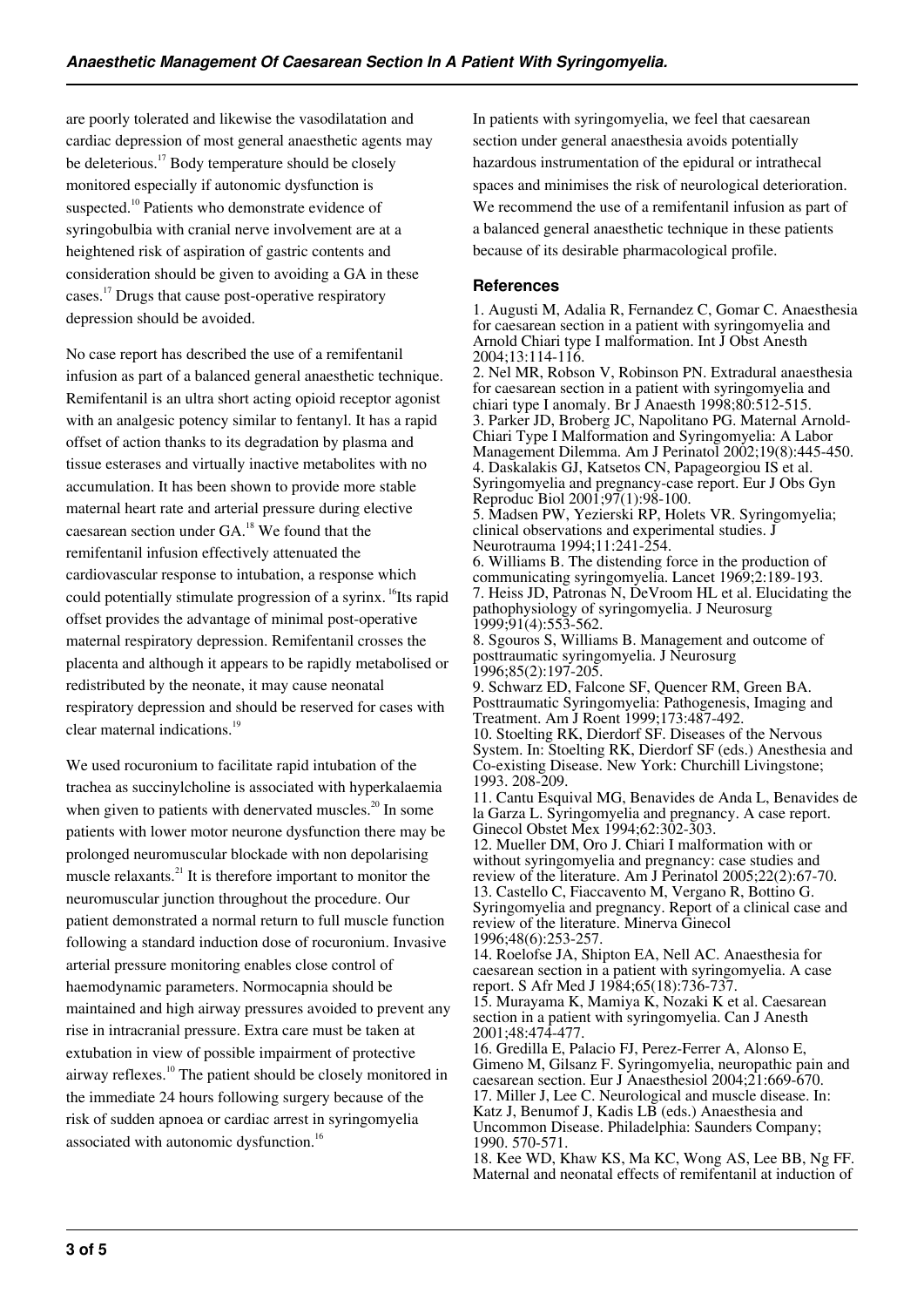general anesthesia for caesarean delivery: a randomized, double-blind, controlled trial. Anesthesiology 2006;104(1):14-20.

19. Kan RE, Hughes SC, Rosen M, Kessin C, Preston PG, Lobo EP. Intravenous remifentanil: placental transfer, maternal and neonatal effects. Anesthesiology

1998;88(6):1467-1474.

20. Cooperman LH. Succinylcholine induced hyperkalaemia in neuromuscular disease. JAMA 1970;213:1867-1871. 21. Fiacchino F, Gemma M, Bricchi M, Giombini S, Regi B. Sensitivity to curare in patients with upper and lower motor neurone dysfunction. Anaesthesia 1991;46(11):980-982.